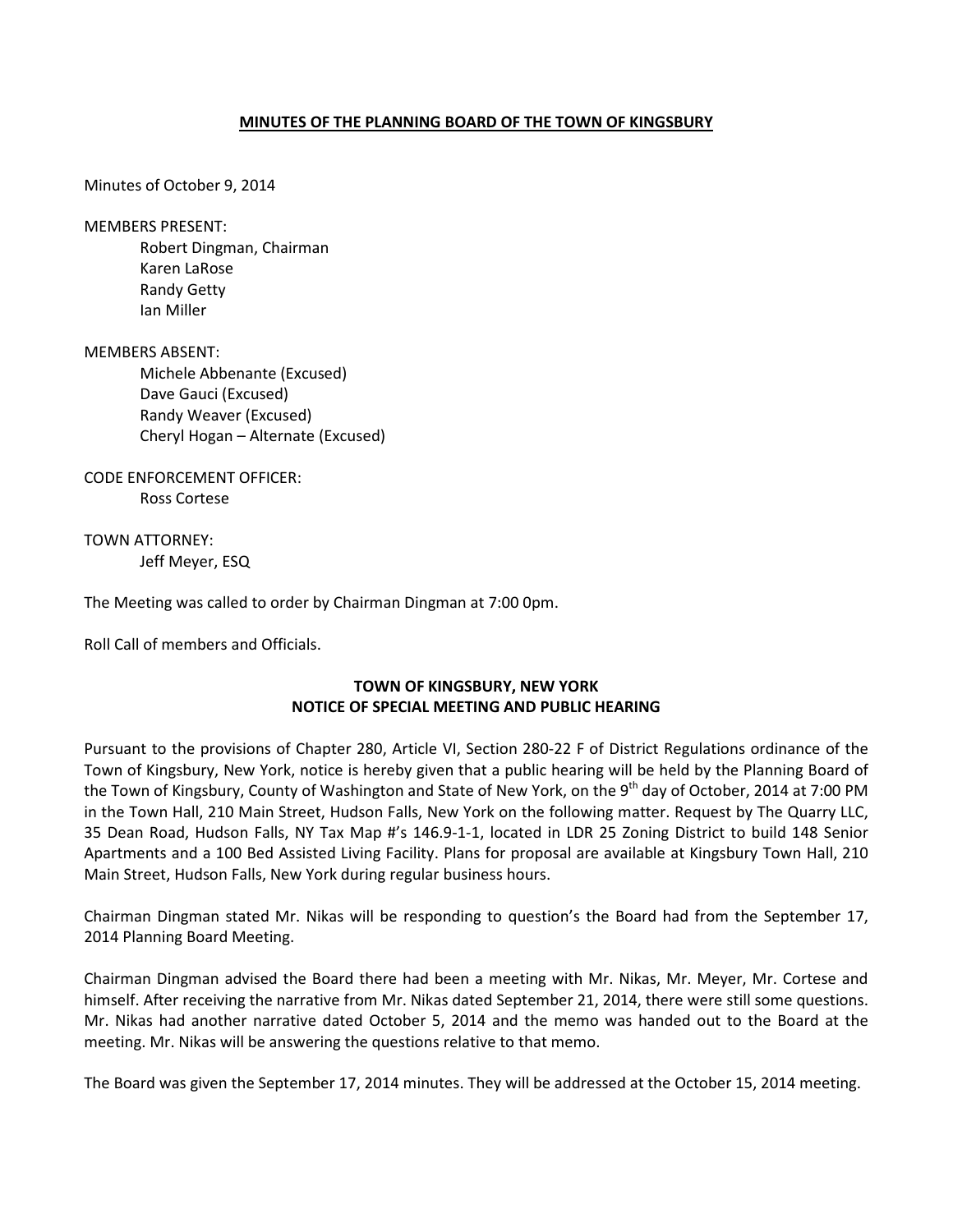Planning Board Meeting Page 2 October 9, 2014

Bill Nikas, The Quarry, LLC stated the peak of the assisted living facility will not exceed 55 feet; the roof pitch will be 5 on 12. For the lighting in the parking lot it will be the standard shoebox dark sky pole lights. To insure the safety for the residents the development will adhere to the recommended illumination levels established by the Illuminating Engineering Society of North America.

Mr. Nikas stated they would like door to door service for the mail. The Postal Service mandates how the mail will be delivered.

The amenity building will provide ancillary uses for the project residents, leasing office and/or maintenance equipment.

Mr. Nikas stated that there are a variety of garbage collection services available, for this reason the residents will be responsible for their own garbage removal rather than have big containers in parking lots where anybody would have access to them.

Mr. Nikas showed on the site plan map where the open space will be. There will be a map showing the landscaped, green areas consisting of grass to be maintained by the developer. The area the project outside of the 20 acres to be developed will be designated on the map for "No Future Development".

Mr. Nikas also showed where the storm water containment area is located. Mr. Nikas stated he gave the Board a copy of the letter from Joe Brilling Washington County Sewer District, confirming the connection of the Quarry Project to the sewer plant. The Quarry LLC, paid for the sewer district to do an evaluation of the entire corridor. They found that there is an issue with an 800 foot section of 8 inch sewer line which receives wastewater from a 15 inch line in the Feeder/Boulevard area, thereby creating a pinch point, impending sewer conveyance. Mr. Brilling recommendations are to replace the 8 inch sewer line with a 12 inch line.

Chairman Dingman questioned why a 12 inch line and not the 15 inch line to connect with the 15 inch line that is already there.

Mr. Nikas stated because the 12 inch line will work. They could get by with a 10 inch line but they went higher. Once they come into the construction time the developer will be replacing the line as part of the construction.

Mr. Nikas stated the last issue is the use of the right of way outside of the paved portion for parking. Mike Graham, Highway Superintendent, is satisfied with the layout of the roads, and requests that no parking areas should encroach on the 20 foot paved portion of the roads. Mr. Nikas further stated that, if parking were restricted to outside of the entire 50 foot fight away, then an additional 30 feet of paving would be required in order for the resident to reach the parking area. By doing this it would cause a great loss of lawn area/open space and create unnecessary impervious areas which would exacerbate the stormwater runoff.

Mr. Nikas stated the proposal is leave it as it is so that they do not have to put another 30 feet of pavement in it.

Mr. Miller stated with the state highways it is the future use of the right of way it. With this project he does not see any significant improvements. Mr. Miller did not have any issues with the right of way.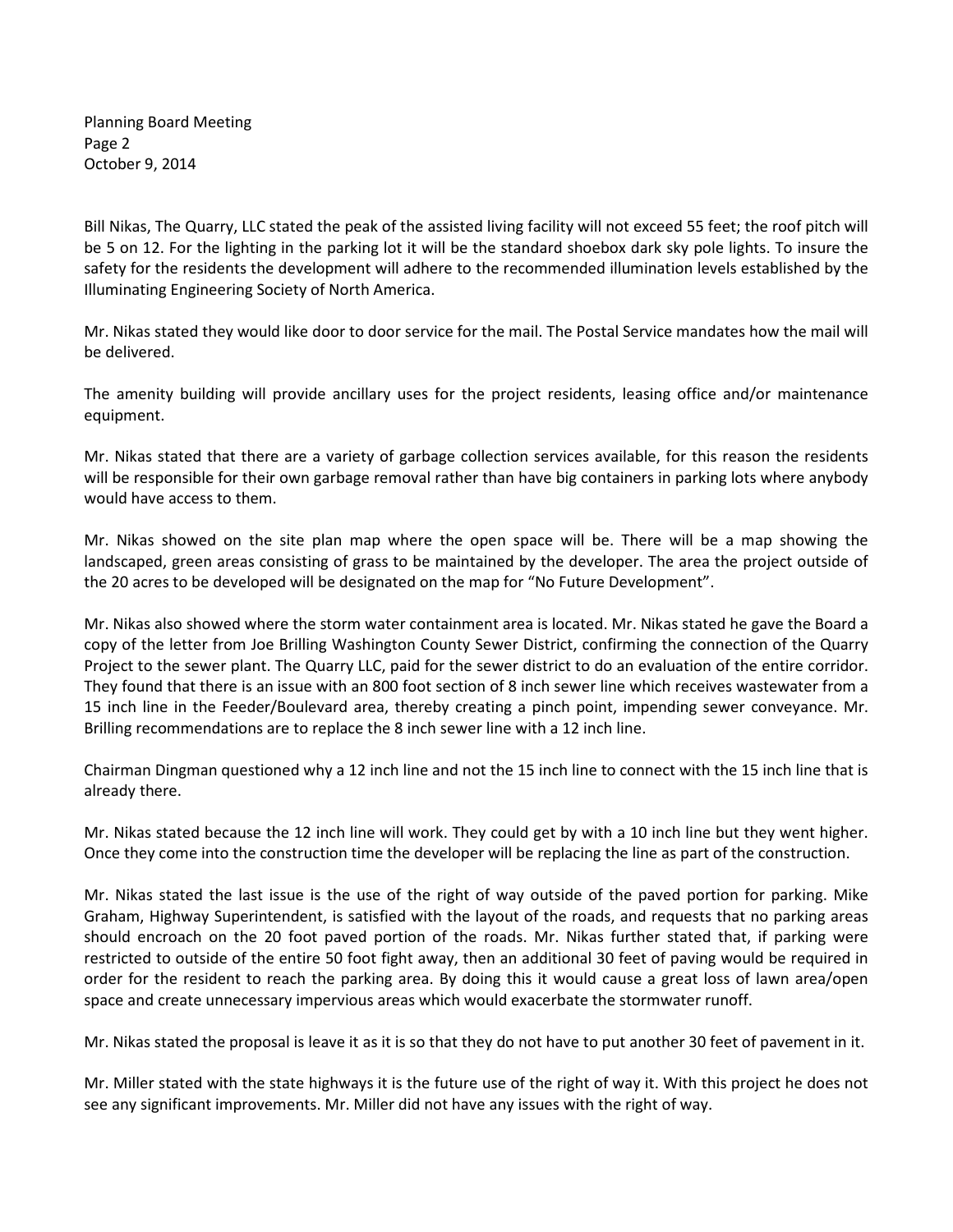Planning Board Meeting Page 3 October 9, 2014

Chairman Dingman stated if the Town Board does not accept the road, the Town may have an issue with the right of way and the developer would have to work it out with the Town.

Mr. Nikas stated whatever portion of the roads the Town Board accepts they will maintain. The development will be responsible for the parking area.

Mr. Miller questioned the lighting for this project.

Mr. Nikas stated they will meet the specs of the Illuminating Engineering Society of North America, no more, no less. There are formulas used to say how many lights will be needed. They will be a no glare and are enough for the safety of the parking lot. The lights on the buildings will be coach lights to light up the sidewalks.

Mr. Miller questioned if there will be sidewalks to keep the residents in a safe environment while walking.

Mr. Nikas stated they have sidewalks from the parking area to each unit. There was talk about a three foot paved area on the Town right of way.

Mr. Miller stated that was talked about before it was senior citizen housing. Mr. Miller stated he thought because of the nature of the people in this development it would be beneficial and they would have a designated area where they can walk and be safe and not next to traffic.

Mr. Getty stated then it comes to who maintain the sidewalks.

Mr. Nikas stated Highway Superintendent Mike Graham did not want curbs in that area.

Mr. Nikas stated the developer would maintain the sidewalks.

Chairman Dingman stated there are different kinds of curbs that can be used.

Mr. Nikas stated his argument would be this project will not be heavily traveled with traffic. Mr. Nikas stated on the main through he can understand sidewalks, the rest of the roads are all dead end.

Mr. Nikas agreed to put the sidewalk in with a buffer area on the main corridor.

Mr. Getty stated it would be a nice addition to have the sidewalks.

Mr. Getty stated he has concerns with the residents having different garbage companies coming in the project every day. He questioned if they could put it out to bid and have one company once a week.

Mr. Nikas stated they were worried that the public would come into the project and use the dumpsters.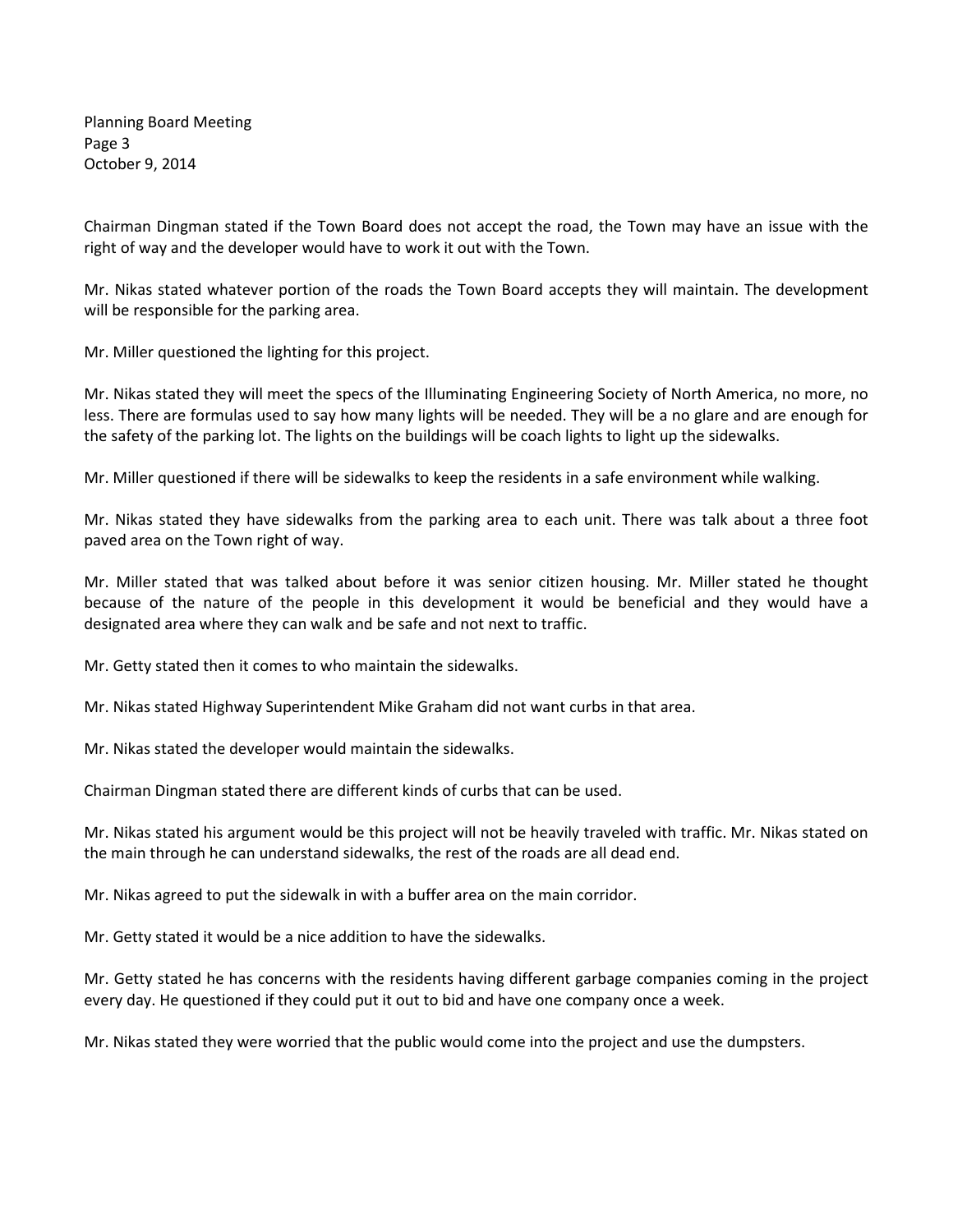Planning Board Meeting Page 4 October 9, 2014

Mr. Getty stated they can have their individual containers and have one company picking up the garbage verses having a different company there every day. You could put out to bid for a one year contract or 6 month contract.

Mr. Nikas suggested requiring pickups on the same day for the different companies.

Mr. Getty questioned Mr. Nikas if he would want 5 or 6 six different companies coming in to the project all on the same day.

Mr. Nikas stated that the developer would be taking care of how the garbage will be removed.

Mr. Cortese stated the NYS Property Maintenance Code requires the owner of a building/dwelling is responsible to provide the container.

Mr. Nikas stated they would provide the containers for the residents.

Mr. Miller stated he would like to see some kind of landscaping done where the bedrock is located other than grass.

There was discussion what could be used for landscaping with the Board suggesting planters in front of each building. It was agreed to have one planter for each two units. Some of the residents will want their own decorative items there as well.

Chairman Dingman introduced Cory Hurlburt, Fire Chief for the Kingsbury Fire Company.

Mr. Hulburt stated he did not have any major concerns. One concern is to be able to have access to the senior housing three points on the corners. They can access the northeast and southeast corners. The northwest corner looks a little bit tight. Mr. Hulburt explained clap zones and how they work with the fire apparatus should there ever be a fire. Corners are the safest place to put apparatus especially when you are talking about aerials. There were concerns from the fire company concerning access to the building.

Mr. Nikas stated there is a gravel road added to the site plans for this purpose. This road is not for public use.

Mr. Hulburt had a concern that the hydrants could supply sufficient pressure to support the needs of the fire trucks.

Mr. Nikas stated he has been in contact with Jim Chase, Water Superintendent as to where the hydrants will be located.

Mr. Hulburt stated if Mr. Chase is satisfied with the water system so is he.

The Public Hearing was closed at 7:45 pm.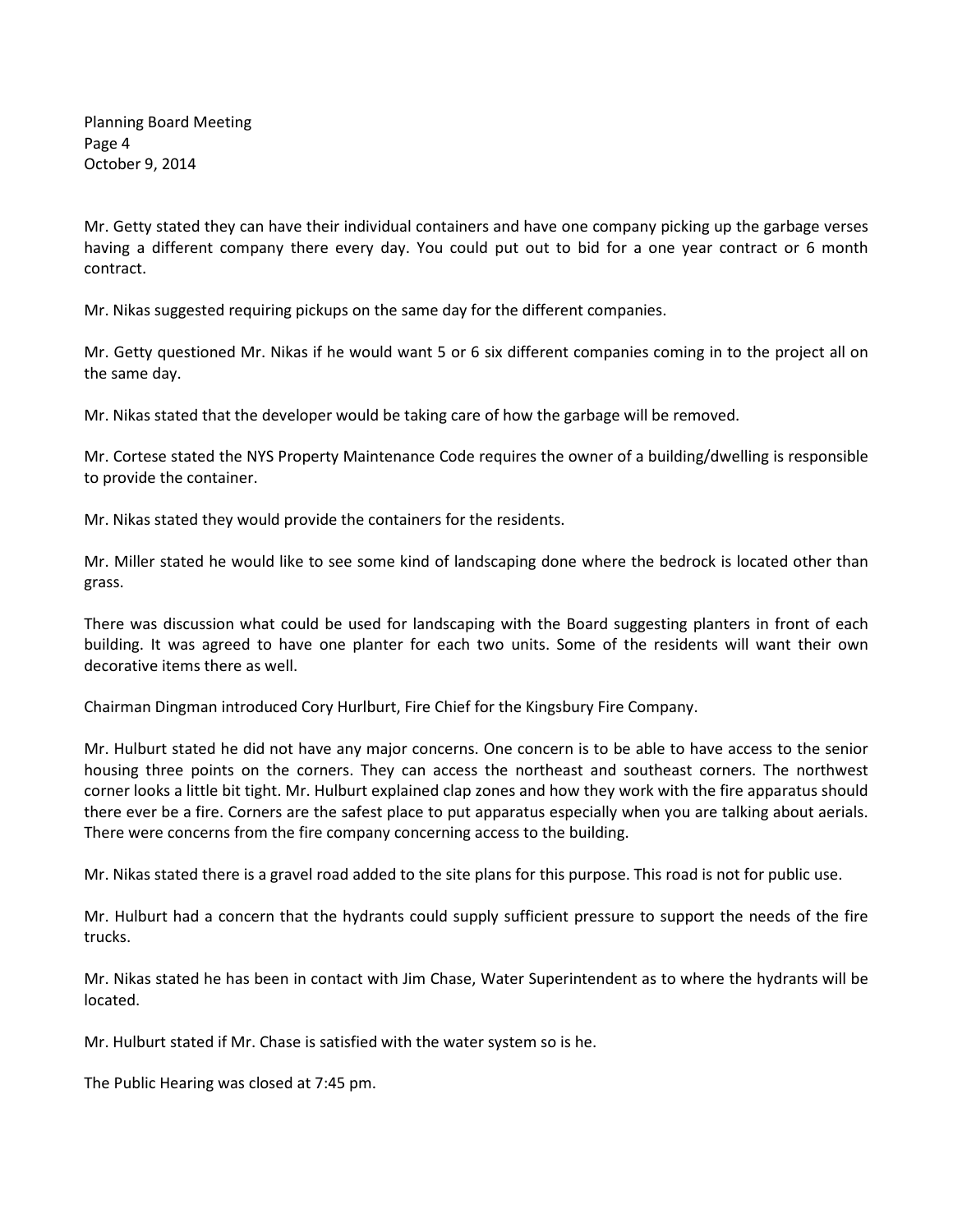Planning Board Meeting Page 5 October 9, 2014

Discussion ensued among the Board with questions addressed by the Applicant.

The Board then reviewed the proposed resolution.

ON A MOTION BY IAN MILLER, and seconded by Mr. Getty the Kingsbury Planning Board reviewed the long Environmental Assessment Form pursuant to SEQRA, a complete copy of the responses is attached here to and made a part hereof and having taken a hard look at the potential environmental impacts finds that there are no potentially significant environmental impacts anticipated from this project and the Board issued a negative declaration on the project and authorized the Town Attorney to send the requisite notices.

### **PLANNING BOARD OF THE TOWN OF KINGSBURY COUNTY OF WASHINGTON, STATE OF NEW YORK**

Adopted October 9, 2014

Introduced by Randy Getty who moved its adoption

Seconded by Karen LaRose

# **RESOLUTION APPROVING SITE PLAN APPLICATION OF THE QUARRY, LLC**

**WHEREAS**, pursuant to Article VIII of the Zoning Local Law of the Town of Kingsbury contained in Chapter 280 of the Code of the Town of Kingsbury (hereafter the "Zoning Local Law"), the Town of Kingsbury Planning Board (hereafter the "Planning Board") is authorized and empowered to review and approve, approve with modifications or disapprove site plans and boundary line adjustments prepared in accordance with said Zoning Local Law; and

**WHEREAS**, William Nikas, Esq., as Member of The Quarry, LLC (hereafter the "Applicant"), has applied for a site plan approval by application dated March 26, 2014, for the construction of 148 senior apartments and a 100 bed assisted living facility, with appurtenant structures for roads and utilities, to be located on 75 +/- acres of land located off Dean Road in the Town of Kingsbury on a parcel identified as tax map parcel 146.9-1-1, which parcel is located in the LDR 25 zone as classified in Chapter 280 of the Code of the Town of Kingsbury, and which use requires site plan review by the Planning Board; and

**WHEREAS**, William Nikas, Esq., as Member of The Quarry, LLC (hereafter the "Applicant"), has also applied to amend the prior subdivision of The Quarry, LLC to amend the boundary lines of those certain lots as depicted on the map; and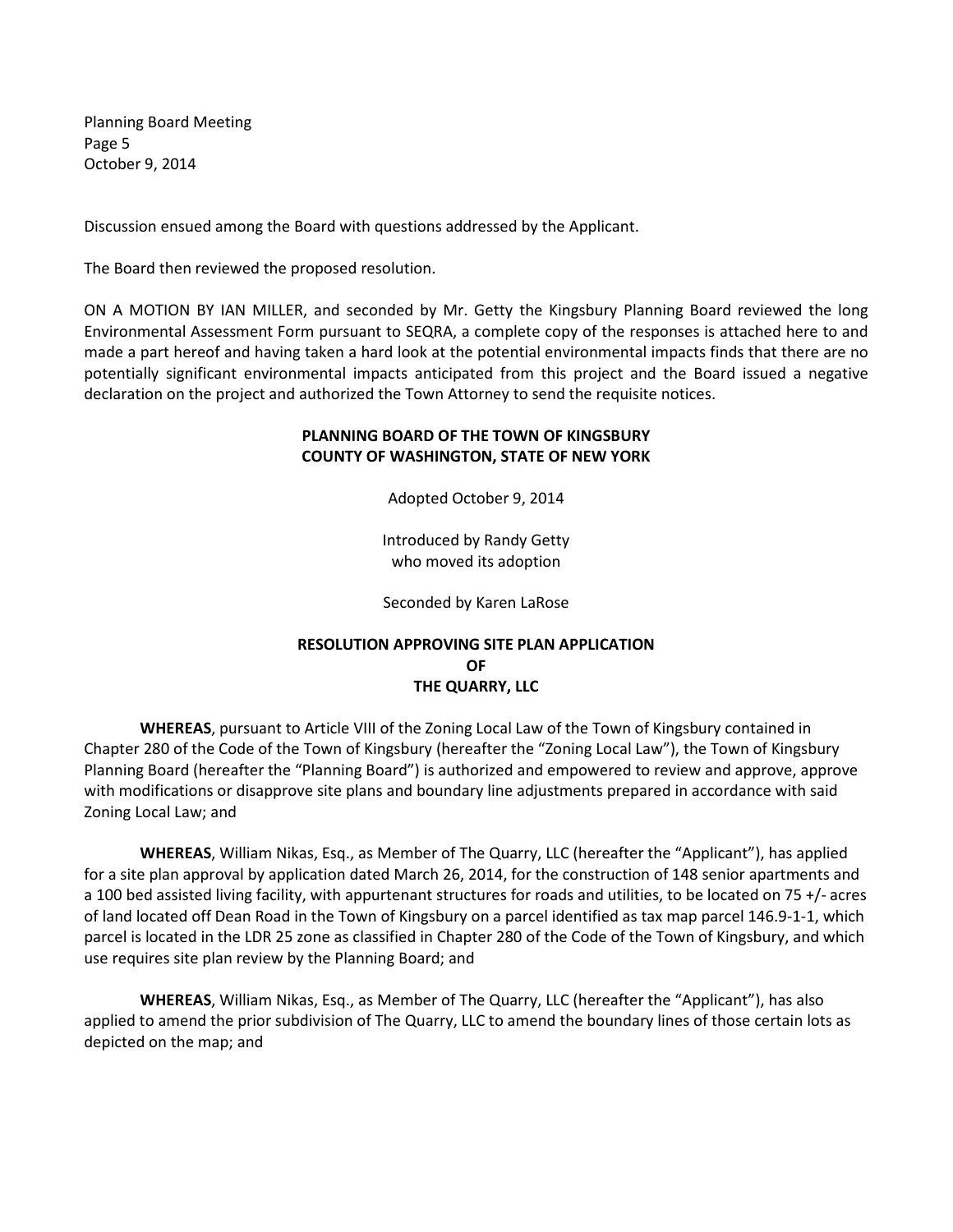Planning Board Meeting Page 6 October 9, 2014

**WHEREAS**, the Applicant has submitted to the Planning Board the following: sketch plans, descriptive narratives, and revised plans addressing comments of the Planning Board, and the Planning Board has considered the comments of the applicant and its agents, and also the Town of Kingsbury planning information on file with the Town of Kingsbury, all of the materials and representations made at public meetings shall constitute the "Application"; and

**WHEREAS**, the Proposal as reflected in the Application is located in the LDR-25 zoning district, as defined in the Zoning Local Law, and pursuant to Section 280-22, site plan approval is required for this development in the LDR-25 zoning district; and

**WHEREAS**, the Planning Board accepted the Application and the Washington County Planning Board has reviewed the Application and recommended approval with conditions as noted on its recommendation, a copy of which shall be included in the record herewith; and

**WHEREAS**, the Application, having previously been determined by the Planning Board to be a Type I action under the State Environmental Quality Review Act and the Planning Board has been designated as Lead Agency in accordance therewith, and the Planning Board having reviewed the EAF submitted for this Application and taken a hard look at the potential environmental impacts of the project and issued a negative declaration; and

**WHEREAS**, the Planning Board is prepared to review the application and make a final determination thereon in accordance with Article VIII of the Zoning Local Law.

### **NOW THEREFORE BE IT RESOLVED**:

Section 1. The Planning Board hereby adopts the following findings in accordance with §280-34(C) of the Zoning Local Law:

a. Location, arrangement, size, design and general site compatibility of buildings, lighting and signs.

The Planning Board finds that the buildings as proposed are acceptable. The design plan for the housing units shall be of similar design as the perspectives submitted by the applicant. The Assisted Living Facility shall not exceed 55 feet in height and contain a pitched roof of no less than 5/12. The clustering of the buildings on the property and the spacing between building clusters preserves the remainder of the property for open space. As a cluster development the height and dimensions of the proposed structures are not required to meet the specific requirements and are approved as proposed. The design and appearance of the buildings fits well with the surrounding area.

 All lights are to be downward facing cut-off style, which will help mitigate against any impacts that might arise from the lighting in accordance with the Applicant's memorandum dated October 5, 2014 to meet the lighting needs of the parking areas.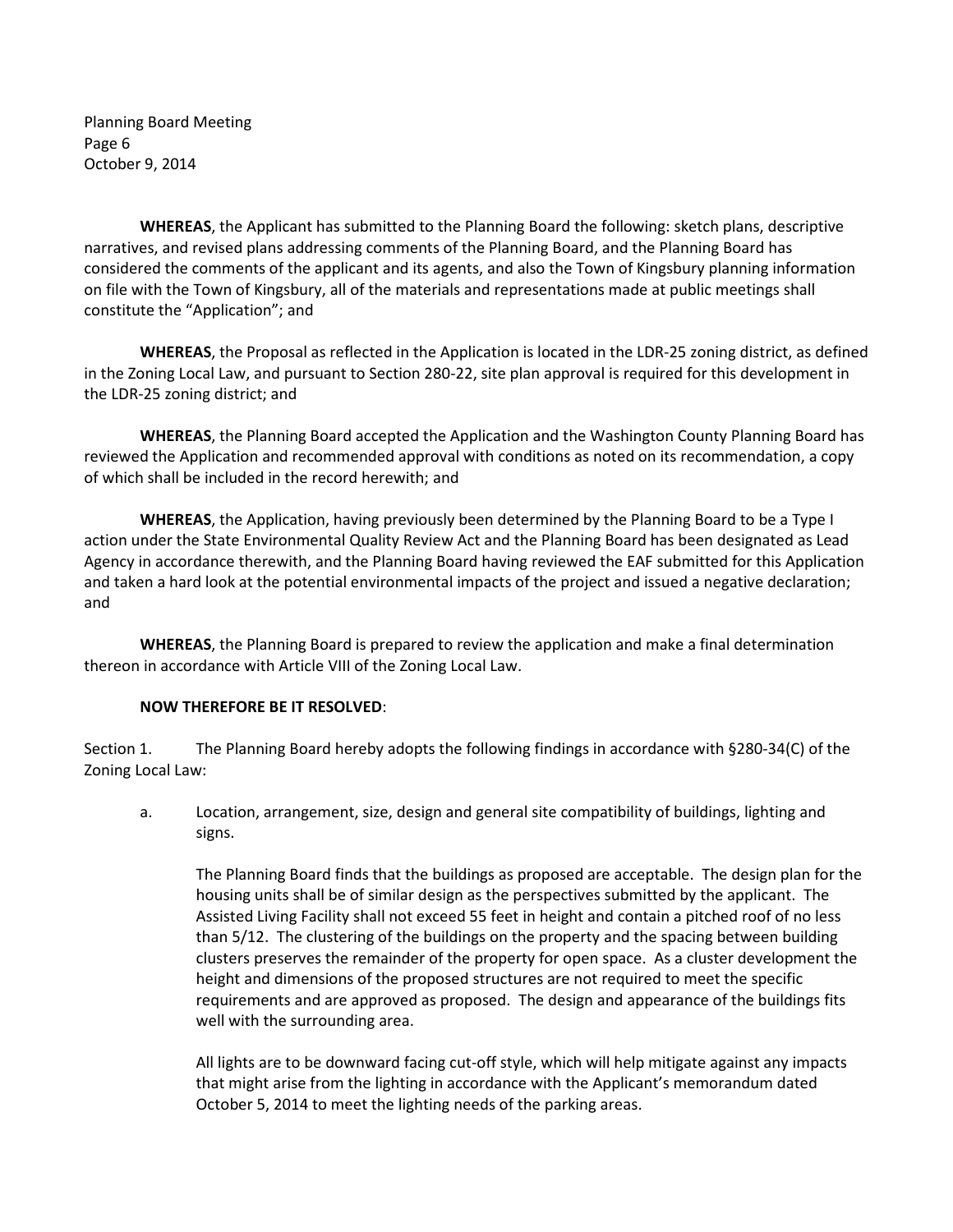Planning Board Meeting Page 7 October 9, 2014

No signs have been proposed in connection with this project so this is inapplicable.

b. Adequacy and arrangement of vehicular traffic access and circulation, including intersections, road widths, pavement surfaces, dividers and traffic controls.

 In reviewing the on-site road/street/driveway plans, the Planning Board finds that the proposed improvements are acceptable. The proposal provides adequate travel lanes to safely accommodate traffic.

c. Location, arrangement, appearance and sufficiency of off-street parking and loading.

 Off street parking is sufficient for the project. The number of parking spaces is adequate to provide for the needs for this development, based on the plans submitted. The applicant may maintain a portion of the proposed parking area as landscaped grass where not needed. Determinations of need shall be confirmed by the Code Enforcement Office based upon use and occupancy.

d. Adequacy and arrangement of pedestrian traffic access and circulation, walkway structures, control of intersections with vehicular traffic and overall pedestrian access.

 The roads and driveways on site are adequate for pedestrian traffic between the buildings. Sidewalks shall be provided by the applicant and depicted as a condition of the final site plan approval. The Applicant shall include a dedicated sidewalk of not less than five (5) feet in width, set off the road with a buffer area between the road and the sidewalk of not less than three (3) feed in width, along the main loop road with tie-ins to the assisted living facility and walking trails.

e. Adequacy of stormwater and drainage facilities.

 The stormwater plans submitted by the Applicant shall receive final approval from the Town Engineer prior to any ground disturbance, and the Applicant will be required to submit a copy of its Stormwater Pollution Prevention Plan permit from NYS DEC.

 The stormwater plans submitted by the Applicant shall receive final approval from the Town Engineer prior to any ground disturbance, and the Applicant will be required to submit a copy of its Stormwater Pollution Prevention Plan permit from NYS DEC.

f. Adequacy of water supply and sewage disposal facilities.

 The Applicant will be tying into the sewage disposal facilities of the Washington County Sewer District #2. Capacity has been confirmed by Joseph Brilling, Executive Director by letter dated October 1, 2014 pursuant to the conditions contained therein. The Planning Board finds this acceptable.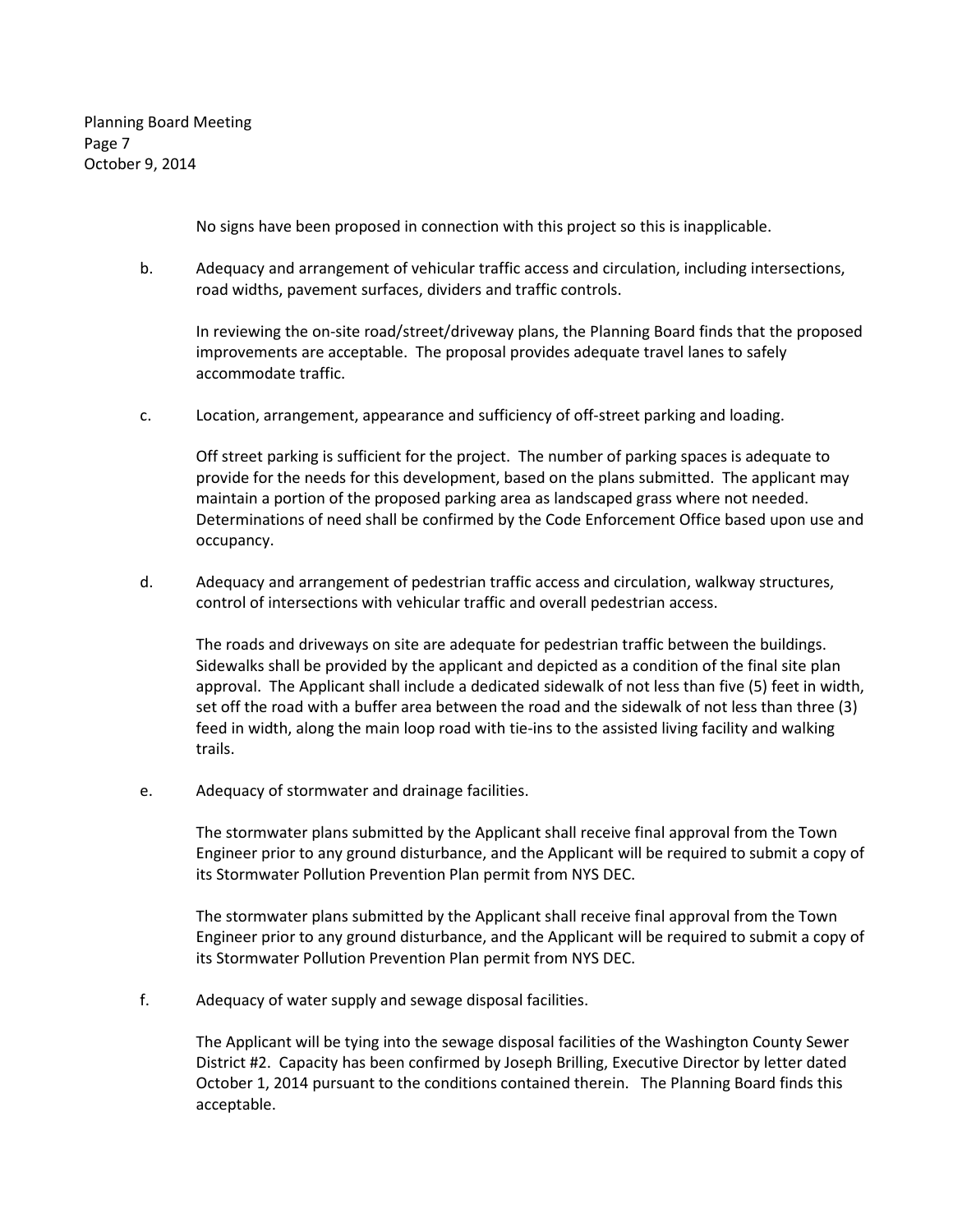Planning Board Meeting Page 8 October 9, 2014

> g. Adequacy, type and arrangement of trees, shrubs and other landscaping constituting a visual and/or noise buffer between the applicant's and adjoining lands, including maximum retention of existing vegetation.

 Existing green space is to be preserved to the extent practicable and a substantial buffer is being maintained between the improvements and the neighboring properties. The Planning Board finds these plans acceptable in accordance with the Applicant's memorandum dated October 5, 2014. The Applicant shall also include decorative planters and/or shrubs to be installed for every two units.

h. Adequacy of fire lanes and other emergency zones and the provision of fire hydrants.

 The final location and number of fire hydrants proposed by the Applicant shall be submitted on the final set of plans. The Kingsbury Volunteer Hose Company has confirmed their ability to adequately address the firefighting needs for a 55 foot high assisted living facility. The gravel access drive located to the rear of the assisted living facility shall be kept clear at all times including but not limited to the removal of snow and ice. Adequate water volume serving the sprinkler system and hydrants shall be confirmed and approved by the Kingsbury Volunteer Hose Company.

i. Special attention to the adequacy and impact of structures, roadways and landscaping in areas with susceptibility to ponding, flooding and/or erosion.

The stormwater plans submitted by the Applicant shall receive final approval from the Town Engineer prior to any ground disturbance

 Section 2. Based on the review of all of the Application materials, and based on the findings contained above, the Planning Board hereby adopts the following findings in accordance with §280-35 of the Zoning Local Law:

a. Does the use comply with all other requirements of the Zoning Local Law, including the dimensional regulations of the zoning district in which it is proposed to be located?

 No variances were required due to the use of a cluster development design. The Planning Board's approval of this project is based on this design and they hereby waive the dimensional and height requirements where they do not meet strict compliance with the Zoning Local Law.

b. Will the use be in harmony with the general purpose and intent of the Zoning Local Law, specifically taking into account the location, character and size of the proposed use and the description and purpose of the district in which such use is proposed, the nature and intensity of the activities to be involved in or conducted in connection with the proposed use, and the nature and rate of any increase in the burden of supporting public services and facilities which will follow the approval of the proposed use?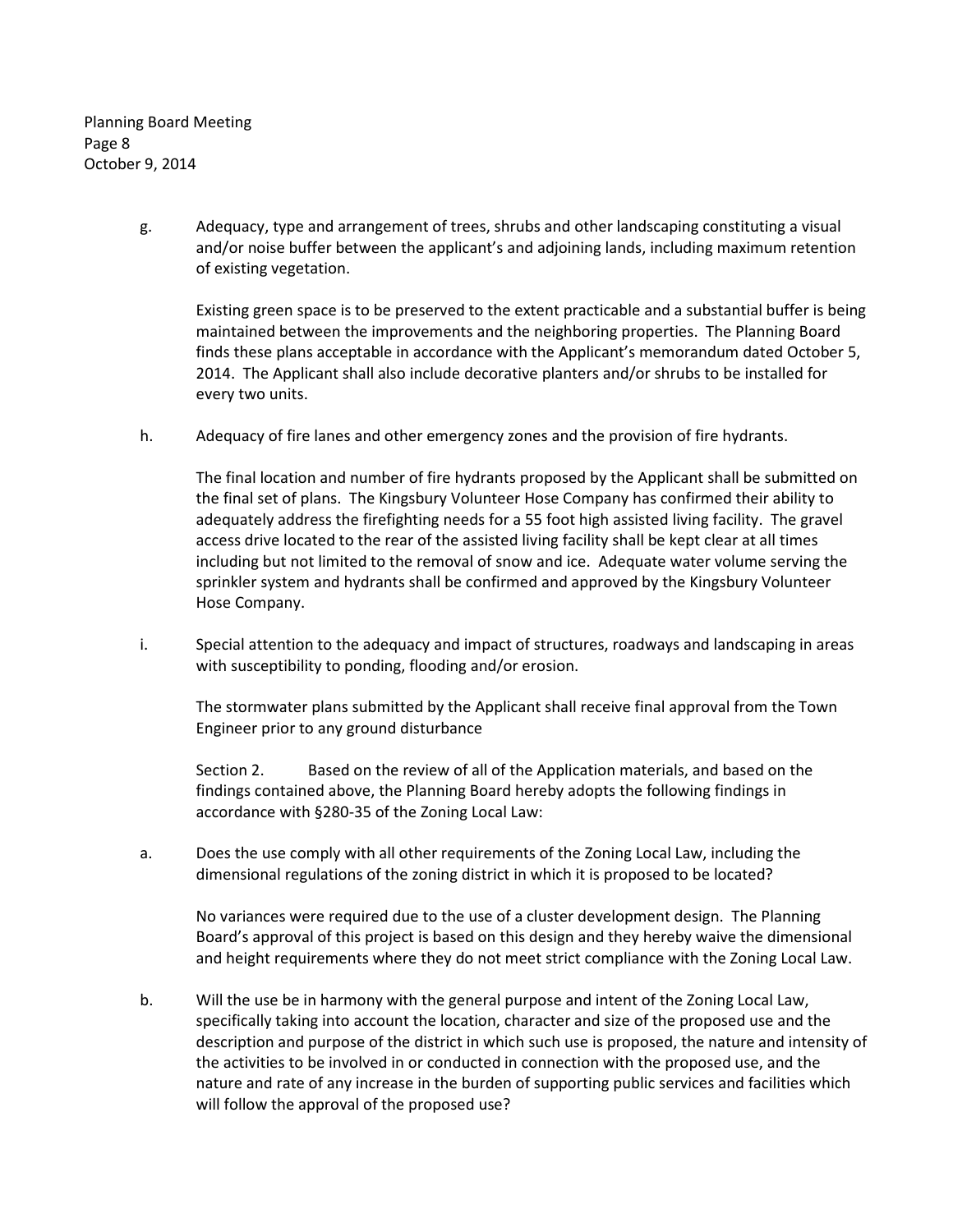Planning Board Meeting Page 9 October 9, 2014

> Yes. The area is zoned LDR-25, and the applicant has proposed to cluster the development providing as much open space as possible. The Planning Board feels that the nature and intensity of the proposed use is reasonable, particularly given the reservation of open space lands, and that the increase in services required by this plan is reasonable.

c. Will the establishment, maintenance or operation of the proposed use create public hazards from traffic, traffic congestion, or the parking of automobiles or be otherwise detrimental to the health, safety or general welfare of the persons residing or working in the neighborhood of such proposed use or be unduly detrimental or injurious to the property and improvements in the neighborhood or to the general welfare of the Town?

 No. The Planning Board does not feel that the proposed use will create traffic hazards or congestion. The potential traffic impact was previously studied and reviewed pursuant to the Dickinson Approval from 2006.

d. Will the project have an undue adverse impact upon the natural, scenic, aesthetic, ecological, wildlife, historic, recreational or open space resources of the town or upon the ability of the public to provide supporting facilities and services made necessary by the project, taking into account the commercial, industrial, residential, recreational or other benefits that might be derived from the project?

 No. The Planning Board finds that the project will not have an undue adverse impact on the natural, scenic, aesthetic, ecological, wildlife, historic recreational or open space resources of the Town. The recreational impacts will be minimal as the property is currently private and open areas will remain for the use of the residents.

Planning Board shall take into account the following factors contained in §280-36 of the Zoning Local Law:

a. Water. Water will be municipally supplied and this is acceptable to the Planning Board.

 b. Land. The impact to land is acceptable. While this project will convert land previously undeveloped, this is acceptable to the Planning Board, and is in standing with the Town's Zoning Ordinance.

c. Air. No air impacts are noted.

 d. Noise. Noise impacts include those usually associated with residential development. This property being in the residential zone, normal noises associated with residential use are acceptable. No other adverse noise issues are noted.

e. Critical resource areas. No impacts to critical resource areas are noted.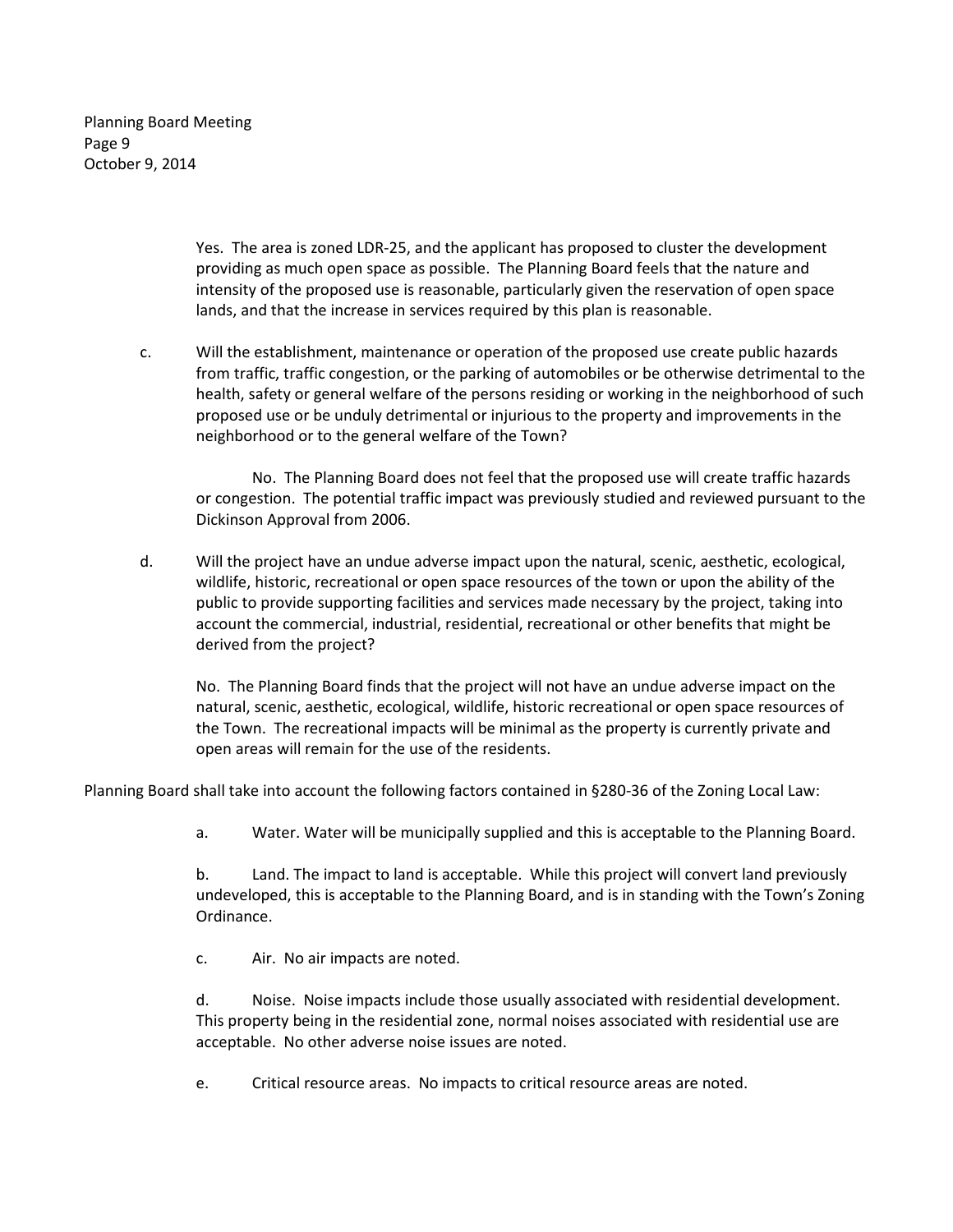f. Wildlife. While the project is removing land that could be used for wildlife habitat, the land is located near the commercial and residential Dix Avenue corridor. There are numerous commercial buildings, BOCES is not far from the property, and residential structures are located nearby. This is acceptable to the Planning Board.

 g. Aesthetics. The Planning Board feels that the project will blend in with its surroundings, and does not find aesthetics to be a concern for this development.

h. Historic site conditions. No impacts to historic conditions are noted.

 i. Site development considerations. Site development is well planned, and the improvements work well with the site.

 j. Governmental service and control factors. While additional services can certainly be associated with development such as this, the Planning Board finds that current service levels are sufficient to meet the needs of this development.

# Section 3. County Planning Board Comments:

The Washington County Planning Board approved the application with the following Conditions:

- The Town Engineer to review and approve final stormwater (SWPPP) and wastewater plan.
- Section 4. Approval and Conditions.

Based on all of the foregoing, and all of the evidence and materials submitted by the Applicant, the Application is hereby approved with the following conditions:

> a. All improvements are to be made as per the plans submitted. Any significant changes to the plans, including any improvements to be omitted, shall require Planning Board approval as a modification of this site plan approval.

 b. The approval shall be conditioned upon the final approval of the plans by the Town's engineer and the payment of their invoice for review work associated with this project.

- b. The approval shall be conditioned on the approval of the Stormwater Pollution Prevention Plan by the Town's Engineer or DEC in the event they wish to retain jurisdiction on this property. Applicant will submit a copy of all DEC approvals and any reports filed thereunder and shall remain in compliance with same.
- d. The Applicant shall provide waste disposal services for the residents. If a centralized collection facility is required site plan review shall be required.